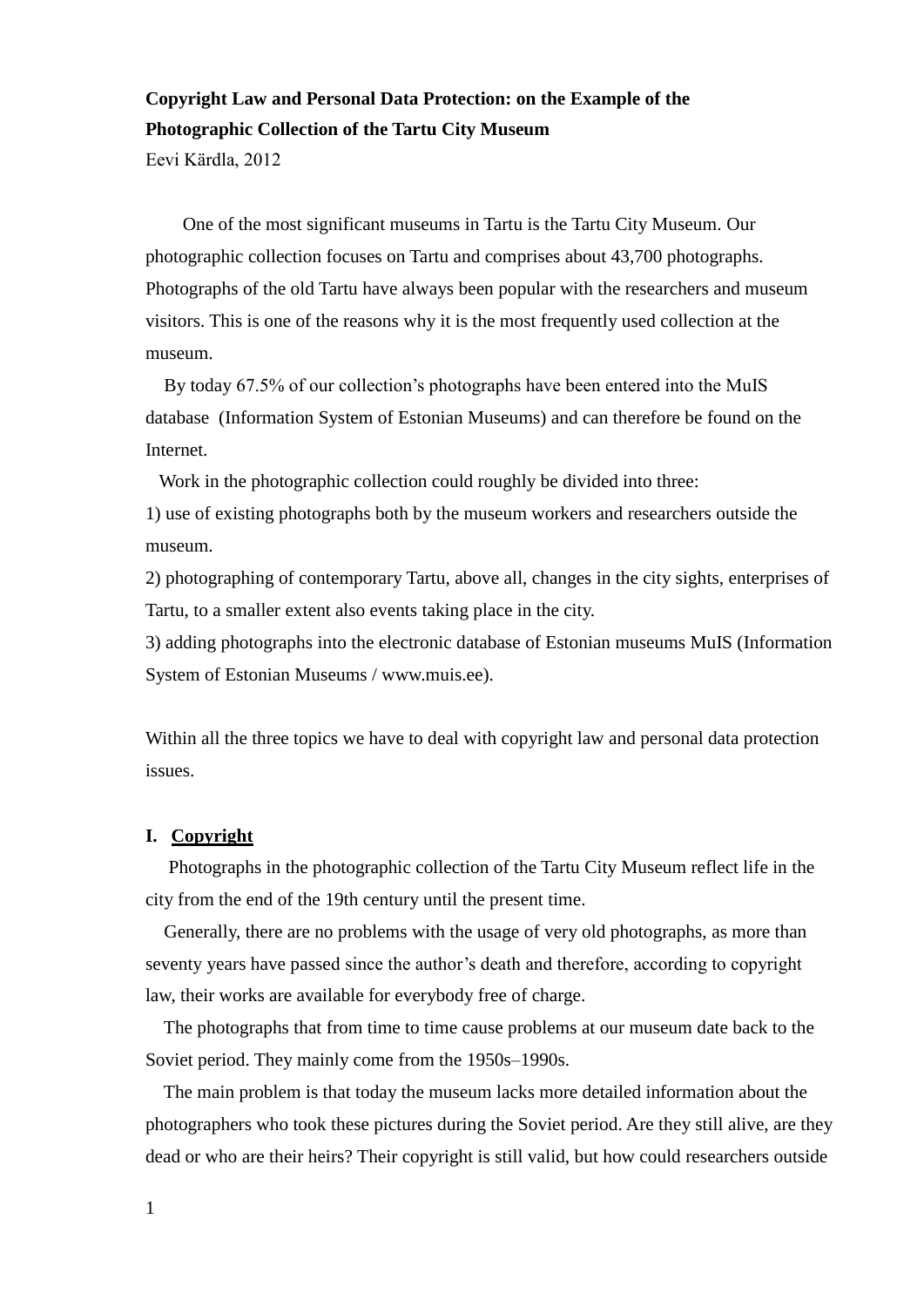the museum use their photographs without coming into conflict with the copyright law.

Quite often private persons and companies (e.g., design companies, publishing houses, etc.) would like to use photographs in our collection dating from the Soviet period *for business purposes,* but they usually give up the idea when they face the difficulties related to copyright issues.

 *According to copyright law the author has to give his or her consent and also royalties have to be paid to them.* 

 But where do you find an author holding a valid copyright if there is no detailed information about them? There is no one single answer to this.

 Therefore, in comparison to old photographs, the ones dating from recent past are used for business purposes to a much smaller extent.

 However, we cannot be sure that photographs from the museum are not used illegally for business purposes by third parties.

 In order to protect itself from the litigations related to copyright issues, the Tartu City Museum has drawn up the material use agreement. According to this contract concluded between the museum and the customer, legal responsibility in authorship issues lies with the customer.

 It is self-evident that the museum uses all the photographs in its collections in the activities relating to the museum – for staging exhibitions, introducing its collection, in educational programmes.

So far our museum has not encountered any problems resulting from copyright issues. But not always do photographers know what kind of rights they have or do not have regarding the use of their works in different cases. Not every photographer knows that the museum has the right to use photographs from its collections free of charge in museum publications. This is a regulation that the museum workers have to explain to the photographers time and again.

## **II. Personal data protection**

At present personal data protection is a very topical issue.

 In Estonia as well as all over Europe the protection of personal data in the possession of enterprises deserves scrupulous attention. But personal data protection concerned with the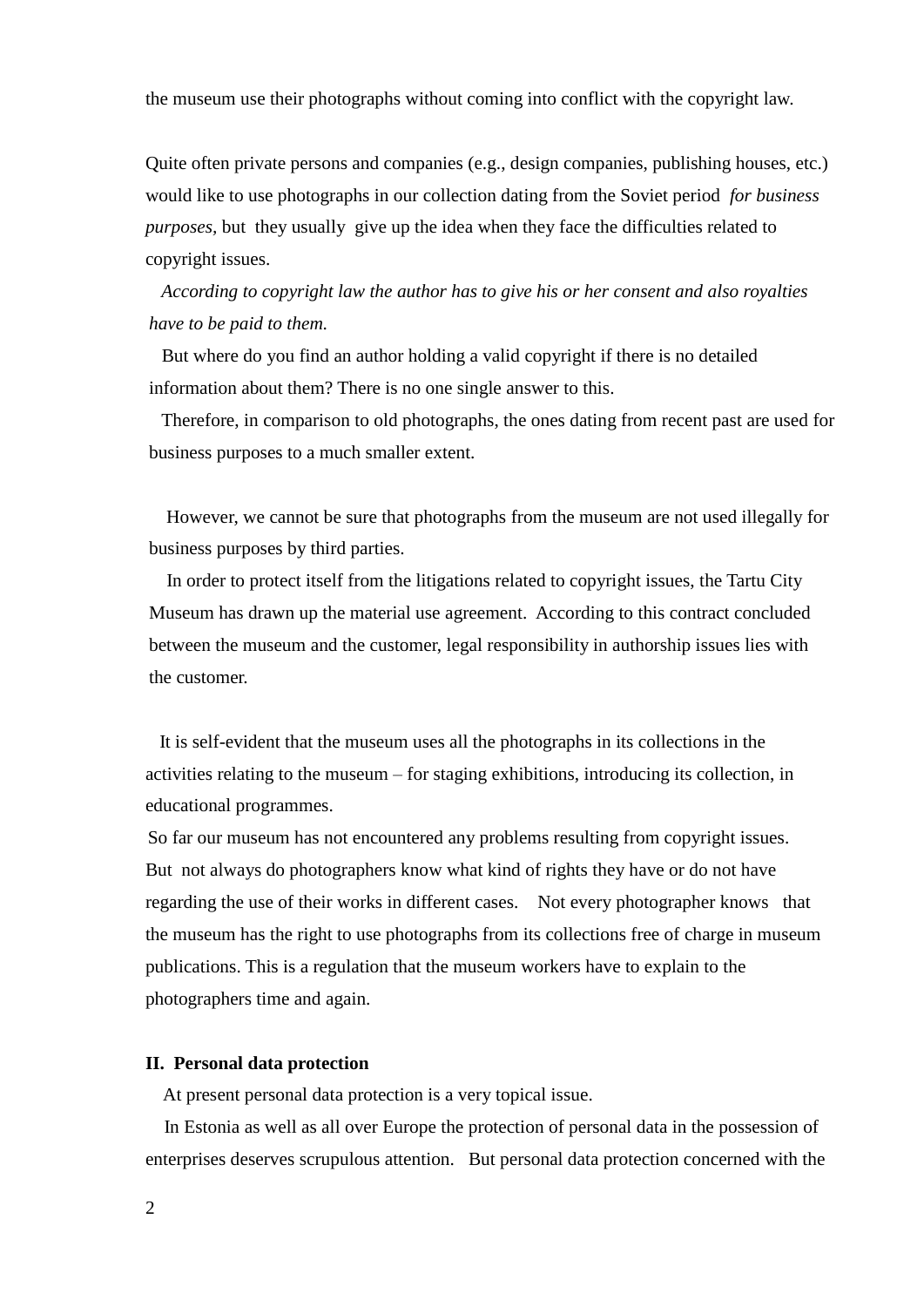databases related to museum collections is also essential.

 Museum collections often comprise objects that can yield very personal information about individuals, households, and families (for example, photographs, diaries, documents, case histories, biographies, and so on).

 Throughout times museum workers have been obliged to create a possibly comprehensive legend on the museum object and persons related to it, that is, to collect the corresponding background information (for example, photographs, names, dates, places of residence, occupations, hobbies, biography, opinions, and so on). All this, in turn, renders greater meaning to museum objects.

 In the paper era the museum worker recorded the collected information in the inventory book of the corresponding collection. This kind of detailed personal information remained between the four walls of the museum and was known only to a few museum workers. This sort of information was and is used at exhibitions selectively.

 In the modern computer era all the descriptions from old inventory books are gradually inputted into the open-access electronic database. However, in the course of this work, we have repeatedly been faced with the question of how much information about a concrete person is allowed to be made visible in an open-access database. Where does the so-called ordinary information end and the too personal or sensitive information begin? *Data selection has become essential:* what could be entered in the open-access electronic database for everybody to see and read and what should remain invisible (accessible only for those working with the database).

 As a rule, the museum worker entering data is the one who decides what kind of personal information about a concrete person should be available in the open-access electronic database. But what do museum workers proceed from in their selection? Certainly, they have to keep themselves informed about the personal data protection issues. For us the main criterion is that the person should not be violated.

However, sometimes the museum worker is not even aware of how the information ordinary for to the museum, can within time turn into sensitive information in an open-access database, which people are unwilling to publish.

For example:

1) In the Soviet period a person handed over to the museum collection a number of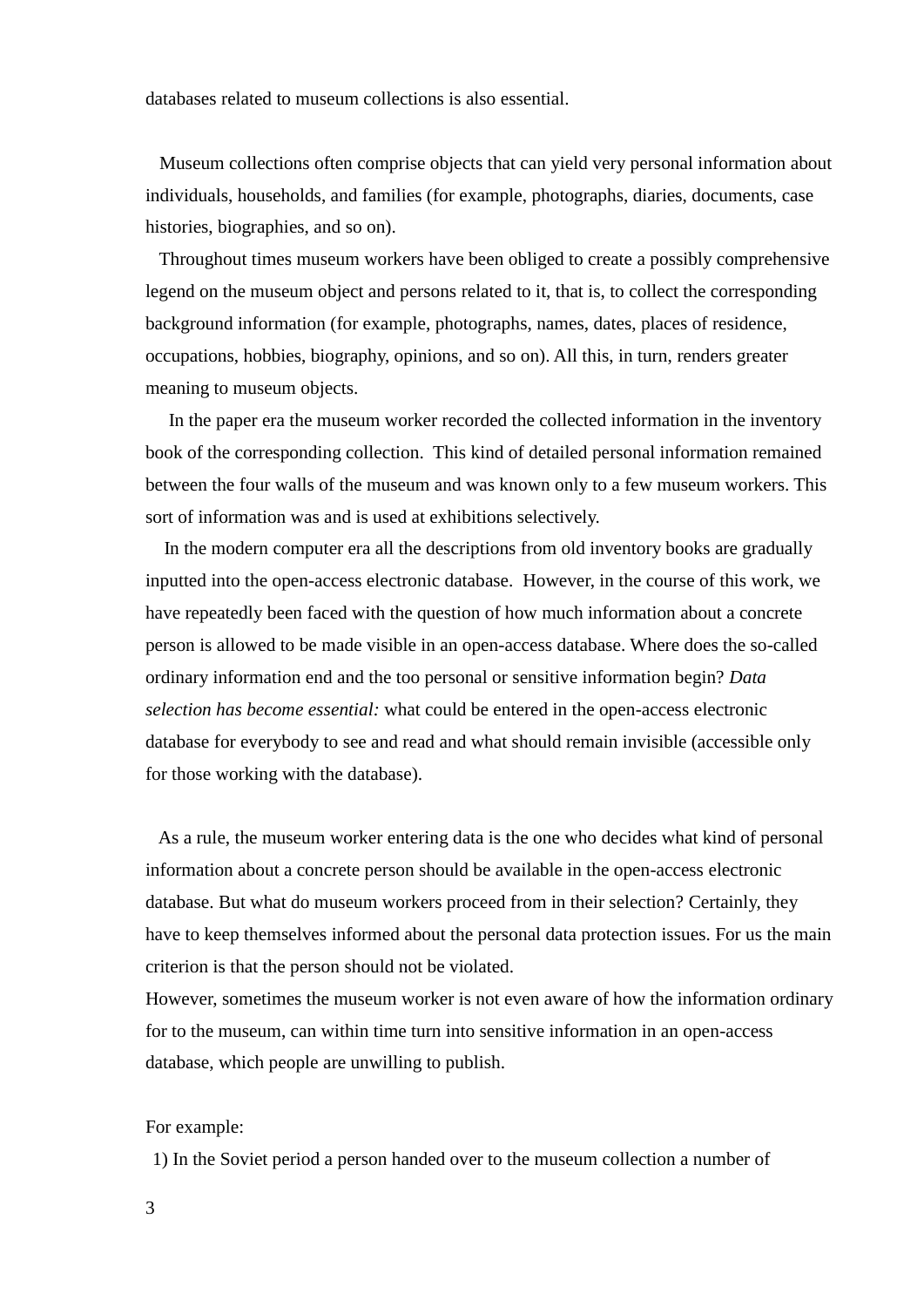photographs of his family with pertinent information. Now the younger members of the family discovered these pictures in an open-access database and this resulted in an angry argument between different generations. Not every person thinks that the photographs of their family members should be available for everybody to see on the Internet. So they turned to the museum with a request to remove both the pictures and the information.

2) Years ago a person donated to the museum collection several pictures of his wedding. By now the couple's marriage has ended in divorce. When they discovered their wedding pictures in an electronic database, one of them addressed the museum rather angrily.

 In brief: the meaning of information included in an open-access database can change throughout time; yet, there is no problem until someone complains.

 In order to avoid the problem, the current MuIS database regulations explicitly state that this database does not disclose personal data. At the person's request his or her personal data and/or images (copy of a digitised image) are made inaccessible for the public in the museum information system.

 *One of the tasks of the Tartu City Museum is to record contemporary city life in photographs: especially city views and the work of more significant institutions.* Here also personal data protection issues arise, as when taking pictures of institutions and their employees, pertinent information (person's name, occupation, position, work-related activities, work process) is also gathered. Here a question may arise about the recording of contemporary city life – does it mean recording people's private or working lives? We are of the opinion that what we record is the open city space and people's working life.

 Permission for photographing work processes in an institution is usually granted by the manager. The contract concluded between the museum and the manager stipulates the conditions for inputting the photographs and the pertinent information into the electronic database.

 For example, in 2011 we took pictures of the employees, working environment, and work cycles of the editorial board of the newspaper Tartu Postimees (Tartu Courier).

 According to the rules, we should have concluded individual written contracts with each person in the picture (in all, about thirty people).

As this is not concerned with the private life of the employees but the work in a city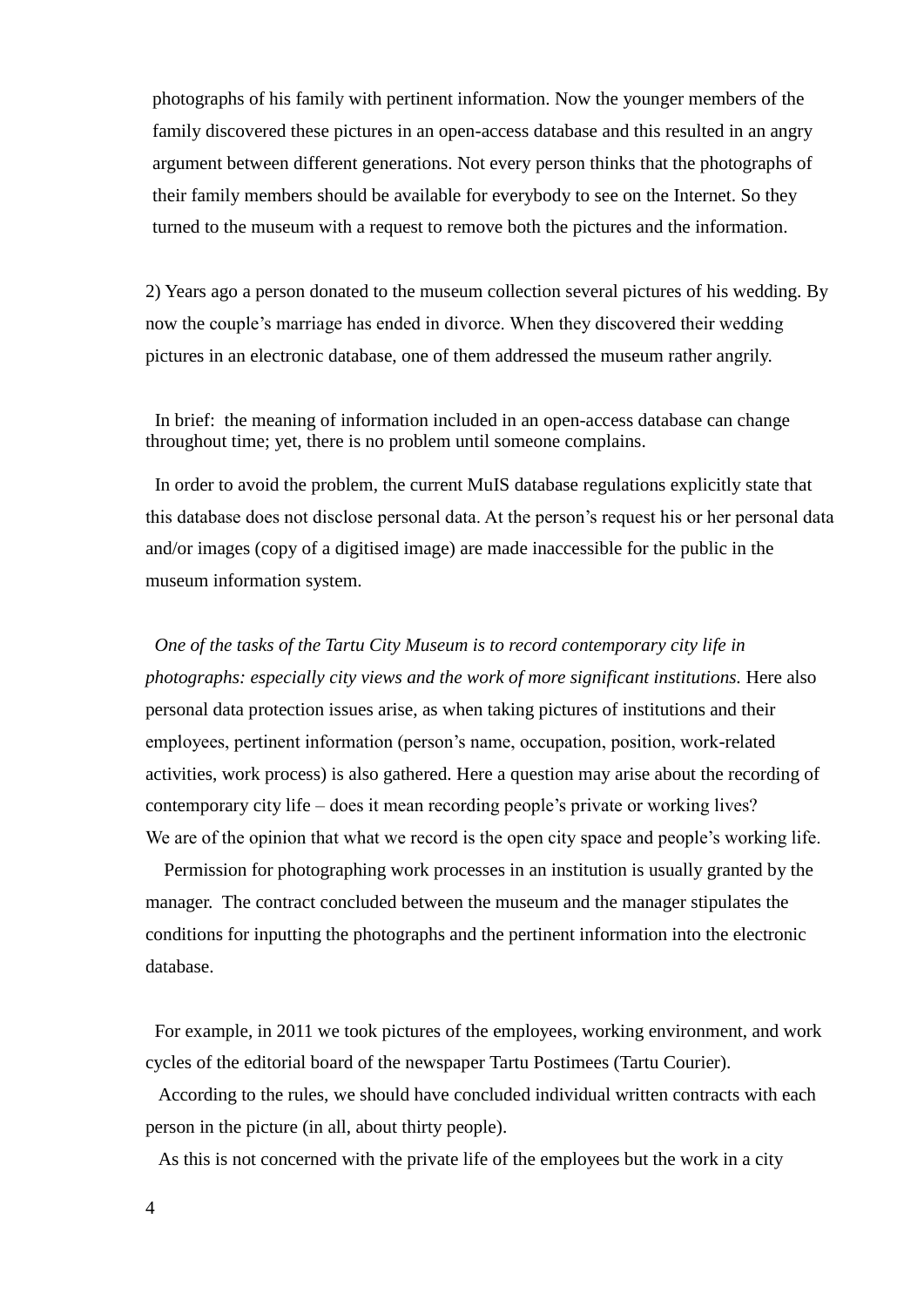institution, it is easier for the museum to conclude the contract with the manager of the institution, and not separately with nearly thirty people. Certainly, the amount of paperwork for the museum is also much smaller.

 However, as it turned out in practice, later on several employees unofficially asked me not to publish their pictures.

 One of the sensitive topics in recording the contemporary city views is graffiti. Although it is officially prohibited, it can often be encountered in the city views, and in case it is not merely scribbling, we also take pictures of it. Graffiti pictures are characterised by temporality: they appear and disappear and do not necessarily persist for long.

 From time to time we can see politically coloured graffiti on walls and bridges, being accompanied by textual messages expressing sharp criticism. As a matter of fact, this kind of graffiti testifies to the states of mind prevailing in society.

For example two graffiti of concrete Estonian politicians:

1) An anonymous author, graffiti entitled *Demagogue*, referring to a politician relatively unpopular among a certain electoral group (on a bridge, 2009).

2) An anonymous author, graffiti entitled *Let's JOKK* (on a bridge, August 2012). It is an acronym from the phrase 'Legally everything is okay' (meaning that ethically it could be rotten to the core but legally everything is okay. This is a widely spread expression in Estonia used to characterise mainly politicians' disreputable acts.) This particular graffiti depicts a politician who is connected with the covert financing of his party. In the press this topic popped up acutely in May this year.

What to do with these pictures?

 To what extent and if ever should a museum worker input this kind of concrete information into an open-access database? To what extent and if ever should a private person feel offended or affected? To what extent and if ever is a politician as a public figure affected here?

 The solution at the museum is that such graffiti from anonymous authors is available in the open-access database, yet the person's name and comments to the picture are visible only to the people working with the database.

In addition, the author/authors of all these anonymous pictures are protected by valid